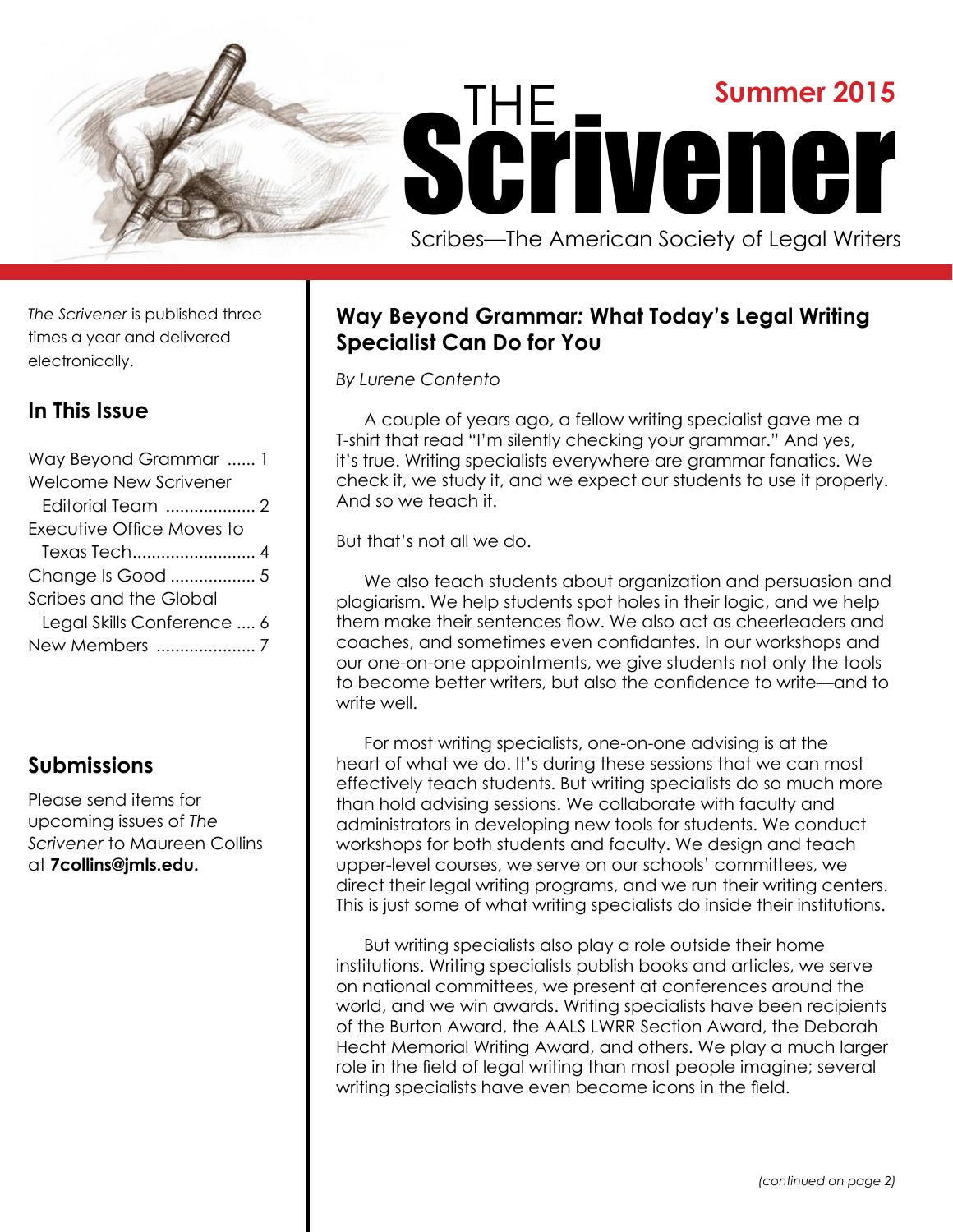#### (Way Beyond Grammar, continued from page 1)

Writing specialists also play a role in legal practice. We offer training sessions and seminars for practicing lawyers, especially for new associates. Unfortunately, not all law graduates are as "practice ready" as they should be. Training from a writing specialist (whether in group or individual settings) can go miles in making associates ready to meet their clients' needs—and, more immediately, the needs of their senior partners.

So as you can see, writing specialists go way beyond grammar. And that's one reason why our numbers are growing. According to the most recent ALWD/LWI survey, at least 57 schools had writing specialists. But judging from the inquiries that other writing specialists and I are receiving, many more law schools are either adding writing specialists or contemplating doing so.

If you're thinking that your students could benefit from having a writing specialist, feel free to contact any one of us. We give excellent advice (and not just to students). As Chair of the Association of Legal Writing Specialists, I welcome your call. In the meantime, we'll see you at your law firm or at an upcoming conference soon. Or maybe you'll see us—presenting at or organizing a conference, attending a firm gathering, or receiving an award. We look forward to it!

*Lurene Contento, Writing Resource Center; The John Marshall Law School—Chicago*

## **Welcome to the New Scrivener Editorial Team from The John Marshall Law School**

*The Scrivener* welcomes its new team of editors at The John Marshall Law School. Along with Scribes Board liaison Mark Wojcik, Maureen Collins, Lurene Contento, and Julie Spanbauer will bring you all the news that's fit to print. Learn a bit about the editorial team from the bios below:

### **Maureen B. Collins**

Maureen B. Collins is an associate professor of law at The John Marshall Law School. She teaches in the areas of Lawyering Skills, Intellectual Property, and Art law. She recently attended a monthlong program in Siena, Italy, focusing on the restitution of stolen art and the preservation of cultural heritage. Her most recent publication examines the resolution of the conflict between the Detroit Institute of Arts and the city of Detroit's creditors seeking to sell the DIA's valuable collection to pay the city's debts.



Maureen has served as the faculty advisor to *The Review of Intellectual Property* for many years. This year, she is cochair of the combined RIPL/Braun Symposium *Art and Cultural Heritage as Human Rights*. She serves on the Board of Directors of Lawyers for the Creative Arts and wrote the practice guide *Law for Visual Artists*. She has served on several committees for the Legal Writing Institute. She is a volunteer with the Mikva Challenge program and donates her time and effort to several charities, including the Noah's Arc Foundation and the Foster Care to Success Project.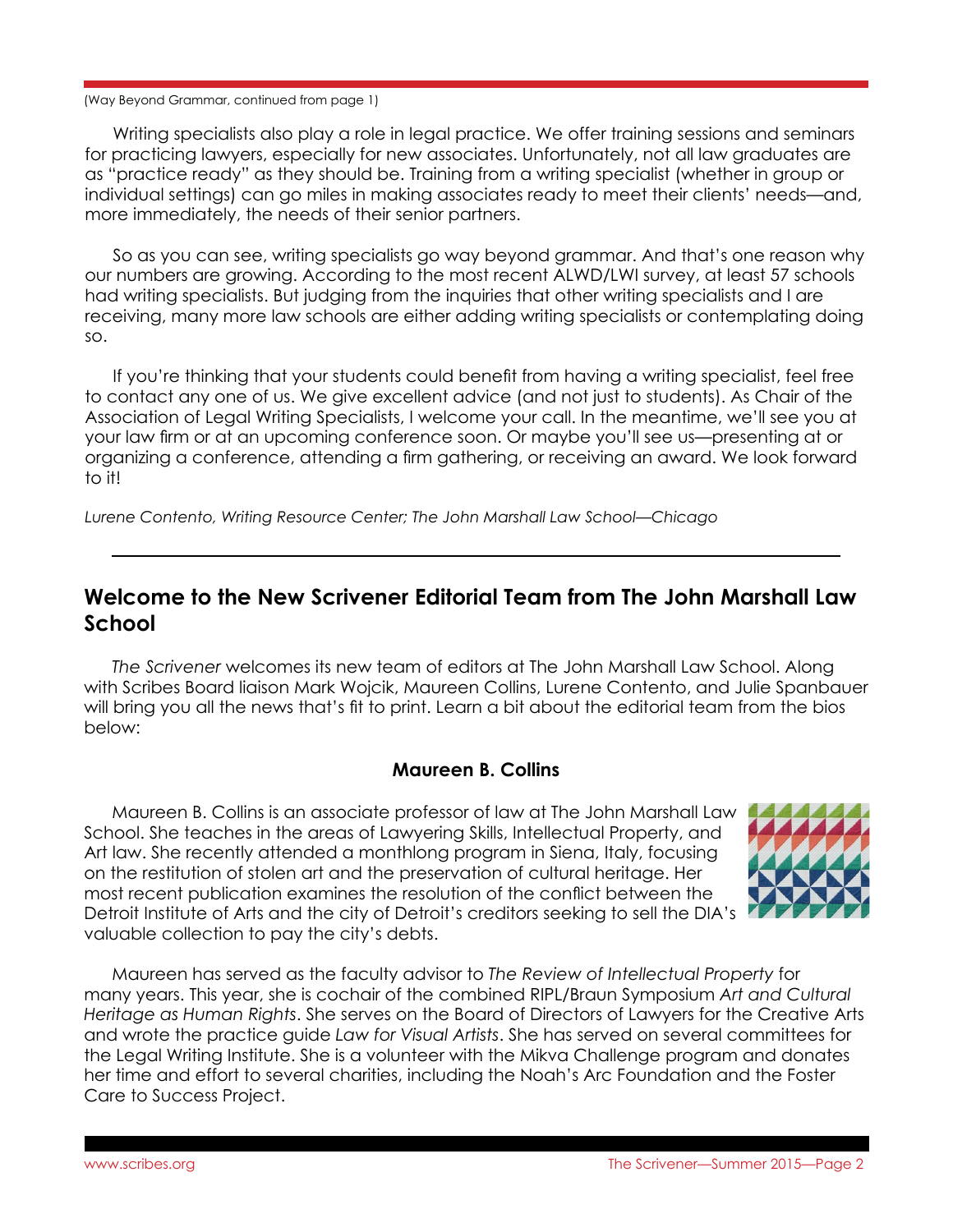When she isn't grading papers, Maureen loves to experiment with all types of fiber art. She is an accomplished knitter and quilter, and has just begun weaving lessons. She often provides IP advice to her fellow artists.

### **Lurene Contento**



Lurene Contento, Assistant Professor and Director of the Writing Resource Center, has been teaching at The John Marshall Law School since 2001. She teaches several skills-based courses, including legal writing and negotiations, which she develops around principles of interactive teaching and experiential learning.

As Director of the Writing Resource Center, Lurene supervises a staff of professional writing advisors and counsels students from 1Ls to international LLM students in one-on-one sessions. She believes plain language is at the core of good legal writing and advocates its use with all her students. She has published practical tips for legal writing professionals, and in 2012 was awarded the Deborah Hecht Memorial Award for her article *Freeing Students to Write More Effectively—Taking the Fear Out of Plagiarism*.

Lurene has lectured widely at national and international conferences and serves on several legal writing committees. She is also current Chair of the Association of Legal Writing Specialists. She has taught legal writing and other lawyering skills abroad, including in China and the Czech Republic.

Lurene has an essential part in the planning and execution of the Global Legal Skills Conference, an activity that feeds her love of travel.

### **Julie M. Spanbauer**

Julie M. Spanbauer is the Associate Dean for Faculty Affairs and Professor at The John Marshall Law School. She teaches Contract Law, Employment Discrimination Law, and Lawyering Skills. She has taught in other countries, including China, Ireland, and Taiwan. In Taiwan, she taught at National Chiao Tung University as a Fulbright Senior Specialist Grant Recipient. She has served as the program director for two programs sponsored by the International



Law Institute in Washington, DC. At John Marshall, Julie has served as director of the special admissions program at John Marshall, the Summer College for Assessing Legal Education Skills (SCALES). Her most recent publications address teaching and assessment methods in first-year courses.

To the amazement of all who know her, Julie recently took up roller skating. She has been seen in local parades in full skating gear along with her roller derby colleagues. Her derby name is "Jammin' Jules."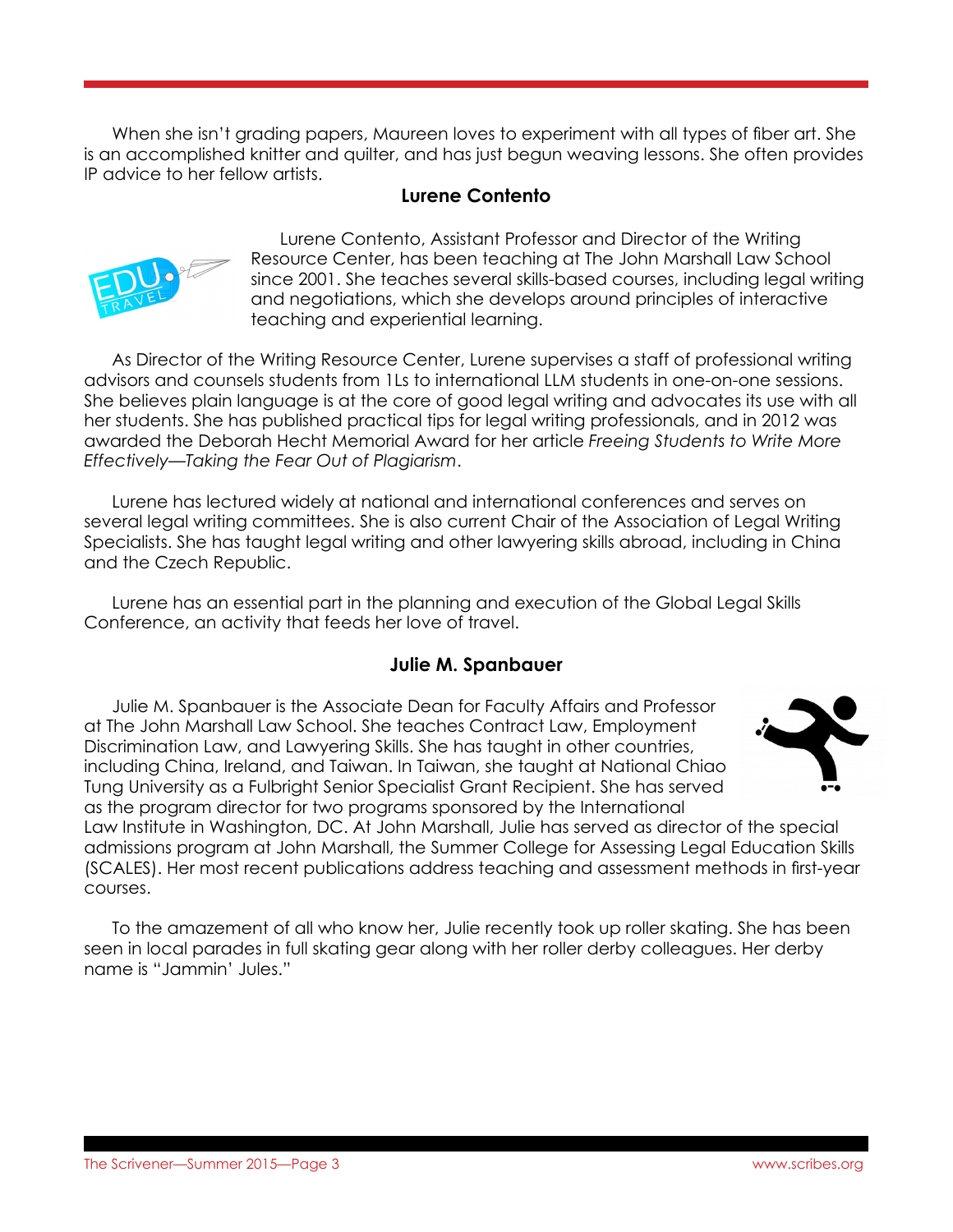## **Scribes Executive Office Moves to Texas Tech University School of Law**

Scribes would like to announce that the Executive Office has moved to Texas Tech University School of Law. Dean Darby Dickerson, whose presidency of the group ended August 1, advocated the organization's move to Lubbock because of her expertise with the group.

"I've been honored to serve as an officer and director of Scribes for more than a decade," Dickerson said. "The organization's move to Texas Tech is exciting for many reasons, one of which is our law school's long emphasis on and leadership in legal writing."

Jamie Baker, the Faculty Services Librarian in the School of Law, will serve as Scribes' executive director while Senior Business Assistant Michele Thaetig will serve as its Administrative Assistant.

The organization will be headquartered in Lubbock for at least three years with an option to renew, but the expectation is that Scribes will remain at Texas Tech indefinitely.

"Texas Tech Law is well known for excellence in education and will be a splendid home for Scribes," said Bryan Garner, Scribes Board Member and legal writing expert.

Writing is thinking in ink. ~ M.B. Collin

The Western Michigan University Cooley Law School has housed Scribes since 2005. Scribes would like to extend our deepest gratitude to both WMU Cooley and Texas Tech University for the ongoing support of Scribes.

Please forward any Scribes correspondence to the new Scribes Executive Office address:

Scribes—The American Society of Legal Writers Attn: Jamie J. Baker, Executive Director Texas Tech University School of Law MS0004 1802 Hartford Avenue Lubbock, TX 79409-0004 (806) 834-5792 [scribeslegalwriters@gmail.com](mailto:scribeslegalwriters%40gmail.com?subject=)



*Dean Darby Dickerson*

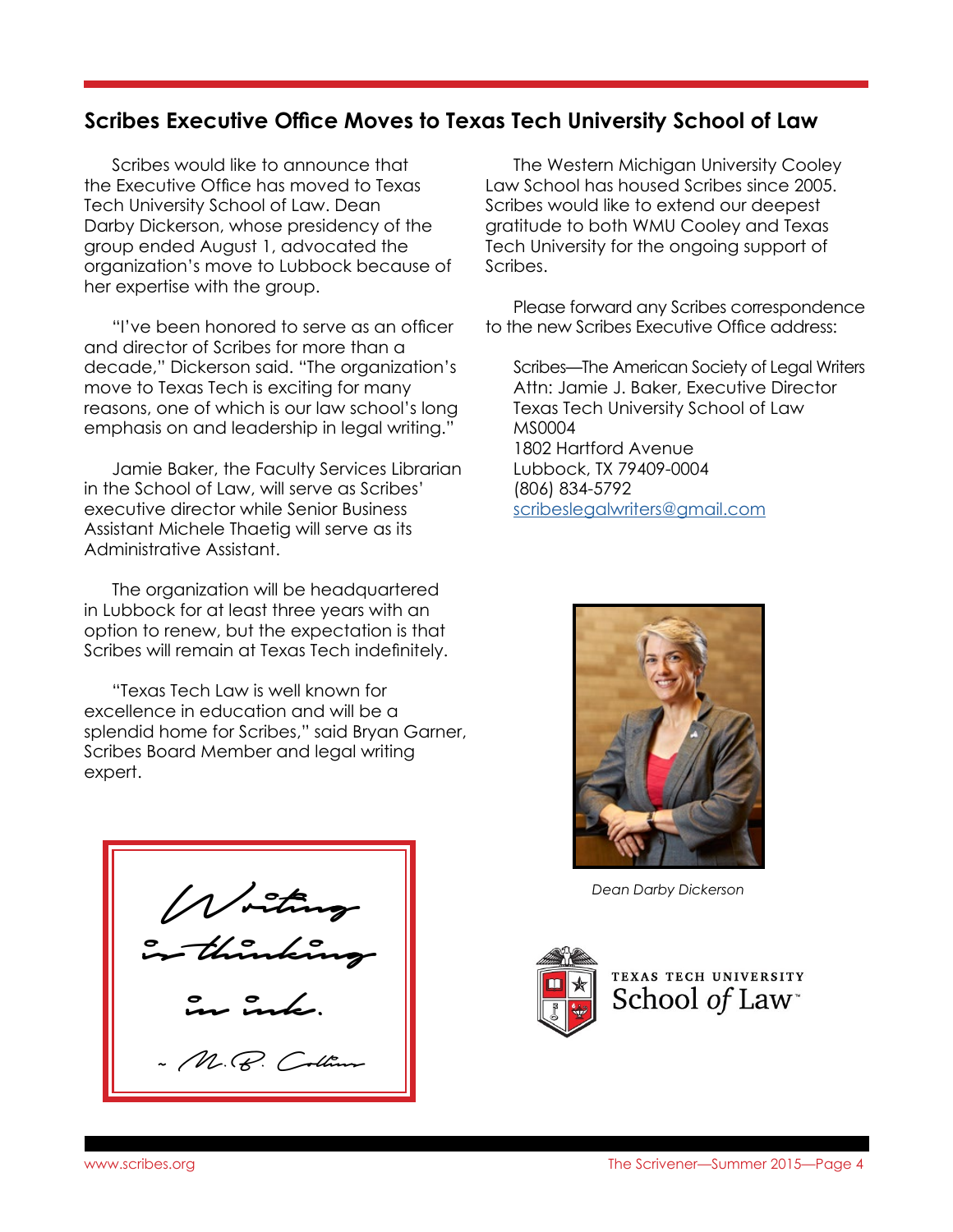# **Change Is Good: The Twentieth Edition of** *The Bluebook*

### *By Maureen B. Collins*

Every profession has its unique argot, every club its secret code. At its worst, this code is intended to mystify and impress those who are not members of the club and, at its best, to improve communication among club members. For attorneys, that code is *The Bluebook*. This uniform system of citation was first introduced by the *Harvard Law Review* in 1926. Its twentieth iteration, now compiled by the editors of the Columbia, Harvard, University of Pennsylvania, and Yale Law Reviews, was recently released. At a whopping 560 pages, the new edition is chock-full of information on arcane forms of citation to long-forgotten sources. Its level of detail and attention to minutiae continues to stagger the mind. That being said, the new edition has streamlined its tables for easier access, significantly expanded the Bluepages intended to "translate" the book, and clarified some existing ambiguities. For a detailed look at these changes, check out the summary at [www.legalbluebook.com.](http://www.legalbluebook.com) For quick reference, I have summarized below those changes most likely to affect you in your practice and scholarship.

### The Bluepages

Located at the very front of the book and conveniently printed on blue paper, this section of the book focuses on the "everyday" citation needs of most students and attorneys. It summarizes the rules and provides straightforward examples, while referring to the coordinating rules in the body of the text. This new coordination between the Bluepages and the text improves the ability to cross-reference the two. Some typeface conventions have been relaxed. Notably, the rules now permit the use of large and small caps. Bluetable BT2 includes more references to local citation rules.

Grammar and Punctuation

- Rules 5(2)(d) and (f) have been modified to loosen the rules regarding the omission of an internal quotation mark.
- Rule 10.2.1(f) requires the omission of all geographic terms that follow a comma.
- Rule 10.2.2 clarifies that words in a case name should not be abbreviated if they are part of a state, country, or other geographical unit that is the entire name of the party. This is true even if Table 6 offers an abbreviation for the term.
- Rule 15.9 removes language requiring the use of "available at" in parallel citations.

### Order of Authority and Level of Detail

- Rule 3.2(b) provides additional guidance for citing a range of pages and a single footnote within a page range.
- Rule 12.9.4 revises the rules for citation to model codes, restatements, standards, and guidelines.

### Electronic Source Materials

The guidelines for citation to electronic materials have been modified and significantly expanded.

- Rule 15.9(c) introduces a citation form for eBooks and, while stating a preference for print versions, allows for citation to eBooks if that is the only form of distribution.
- Rule 16.6(f) clarifies that online newspapers may be used in place of print versions.

*(continued on page 6)*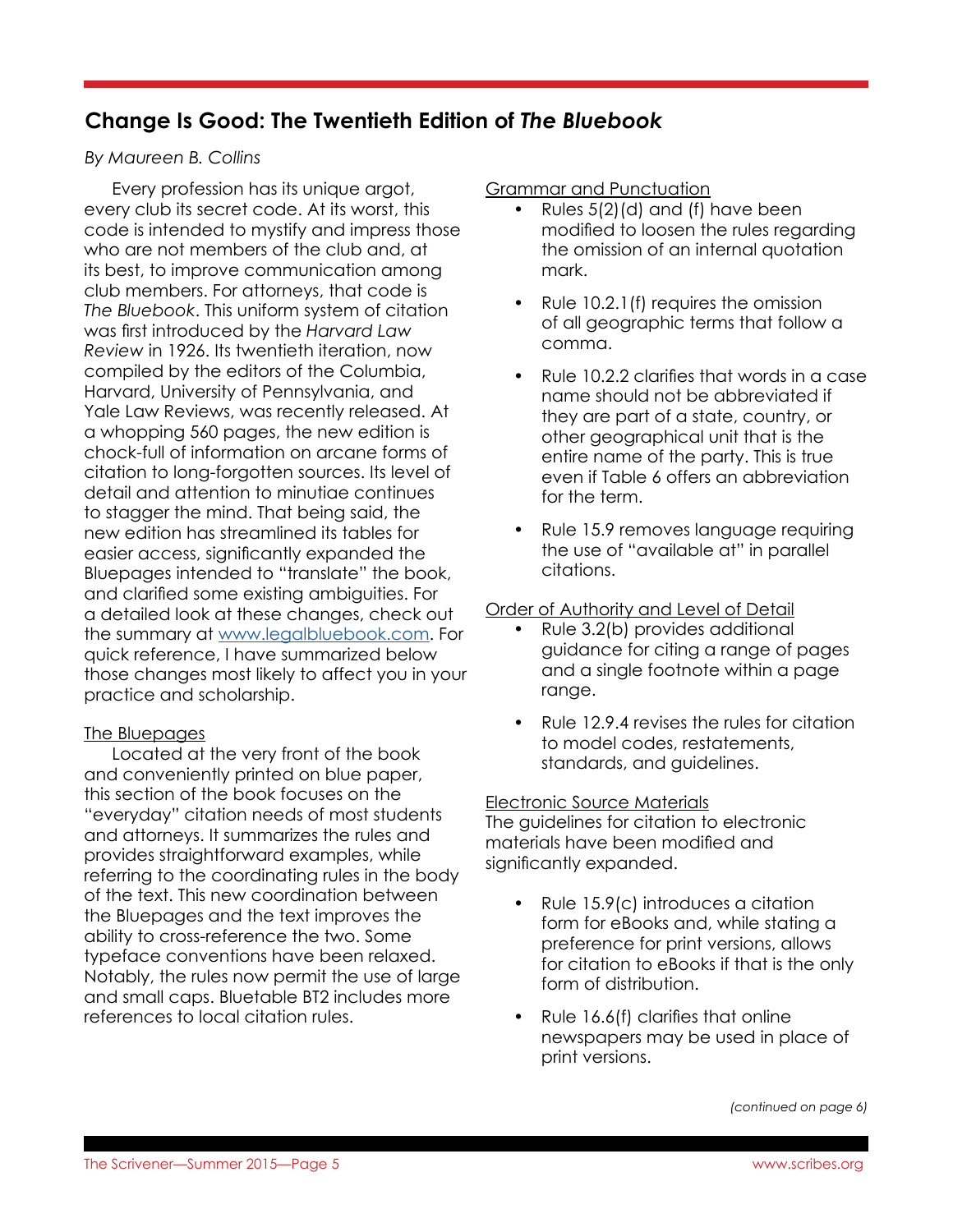(Change Is Good, continued from page 6)

- Rule 18 now recognizes the proliferation of, and frequent preference for, electronic sources. The rule no longer segregates Internet and print sources as either direct or parallel. All citations are treated as direct.
- 18.2.1(b)(ii) provides for direct citation to Internet sources that share the characteristics of print versions (with limitation) even if the source is available in print.
- 18.2.2(a) addresses author information for social media platforms.
- 18.2.2(b)(v) considers how to cite titles for blogs and social media posts.
- 18.3 catalogues where in *The Bluebook* to look for information on citation to sources found in commercial databases.

#### Tables

• Table 1 has been updated and expanded. T1.3 has been revised to

follow the abbreviation format for jurisdiction names used in the date parentheticals at the end of case cites.

• Table 13 has been changed from a list of specific periodical names to a general guide on how to abbreviate periodicals. T13.1 includes a list of abbreviations for institutions, and T13.2 lists common words in periodical titles. The author is given a format to follow, but must fill in the blanks using these last two tables.

Is your head spinning yet? The twentieth edition also offers different options for accessing the material. As always, a hard copy is available (and is my personal preference), as is the online version. But you can also access the material with a digital subscription via iPad and iPhone using the rulebook™ app.

## **Scribes and the Global Legal Skills Conference**

*By Mark E. Wojcik*

The 10th Global Legal Skills Conference attracted more than 200 participants from 25 countries, making it the largest GLS Conference to date. The conference was held at The John Marshall Law School (where the conference originated) and at Northwestern University School of Law. The conference was also cosponsored by the Facultad Libre de Derecho de Monterrey (Mexico), which had twice previously hosted the conference.

The GLS Conference is the world's largest conference dedicated to the teaching of legal skills around the world. The conference has been held in the United States, Mexico,

Costa Rica, and Italy. It attracts lawyers, law professors, judges, ESL professionals, legal translators, and law students from around the world. Conference sessions focus on teaching legal English and skills of advocacy, legal research, and legal writing. There are also substantive sessions on international law, international litigation, and recent developments in national laws.

The GLS Conference held in Chicago included a consular reception and award ceremony, as well as a panel in Spanish to explain the writ of *amparo* and different business models for investing in Mexico. On the day before the GLS Conference, the